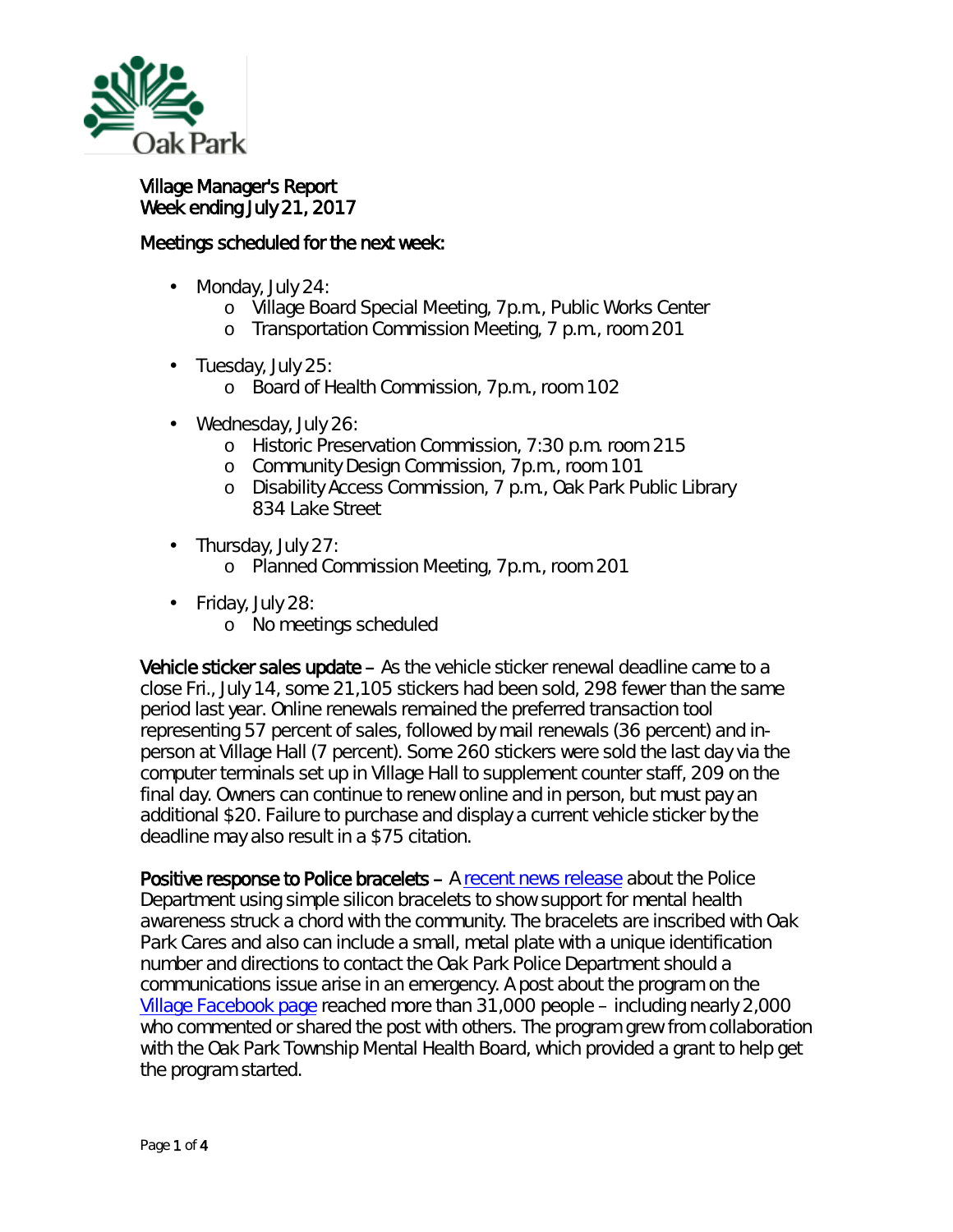Unity Temple restoration – Crain's Chicago Business ran an interesting and informative article this week on the restoration of Unity Temple. In the words of the writer, "Thanks to a recently completed \$25 million renovation, it now looks as good as the day it was dedicated in 1909." The article touches on many of the innovative and dramatic aspects of the building and offers some interesting detail on the scope of the renovation, such as more than a mile of wood trim and plaster surface were restored. You can [read the article in Crain's.](http://www.chicagobusiness.com/article/20170718/NEWS07/170719862/frank-lloyd-wrights-unity-temple-restored) We've also downloaded the story and its photos for those who may not have ready access to the business magazine  $-\underline{\text{just}}$ [click here to view.](http://www.oak-park.us/sites/default/files/456678891/2017-07-18-see_frank_lloyd_wrights_unity_temple_restore-crains.pdf)

Heat relief information provided – As temperatures and humidity created high heat indexes this week, staff reminded residents of local cooling centers and related services. Other messages also urged residents to check on relatives, friends and neighbors who may be vulnerable to heat-related illnesses or not have access to air conditioning. This message is especially important for anyone who may know an elderly person, someone with mental illness or the physically ill, particularly those with heart disease or high blood pressure. Residents also were reminded not to forget about their pets, which can be just as susceptible to the negative impacts of high heat and humidity. Public Works crews were on alert for severe weather that often can accompany high temperatures and humidity, creating damaging winds and flooding.

Downtown construction update – Work related to the concrete curbs and gutters continued this week along Lake Street, the new section of Maple Avenue and on Westgate Street as part of the Emerson development project downtown. The sidewalk area and parking lane on the south side of Lake Street remain closed from the new section of Maple to the east side of the development site, but two-way traffic is being maintained on Lake. The reconstruction of Westgate and the installation of light poles continued this week, requiring one lane of Westgate to remain closed. However, pedestrian access is being maintained along Westgate from Marion, and flaggers are making sure vehicles have access to the doctors' offices along Westgate during work hours.

South Boulevard redevelopment – Preliminary work began this week for the Lincoln Property Company redevelopment project on South Boulevard east of Harlem Avenue. Security fencing has been installed around the perimeter of the site, with mesh screening to be added Monday (July 24). The eastbound lane of South Boulevard has been closed between Harlem and Marion Street for materials staging and operating construction equipment, which will include a large crane. Staff will maintain close contact with affected businesses, keeping them informed of construction activities and helping address any issues they may encounter as work begins in earnest.

Chicago Avenue streetscape/resurfacing – Paving was completed this week on Chicago Avenue between Harlem and Belleforte avenues. Pavement striping and street furniture installation are all that remain of this final phase of the federally funded project that began last year and included repaving Chicago Avenue across the entire Village from Harlem Avenue to Austin Boulevard.

Page 2 of 4 Alley improvements – Pavement removal continued on the alley north of Randolph Street between Oak Park and Euclid avenues, while concrete was poured in both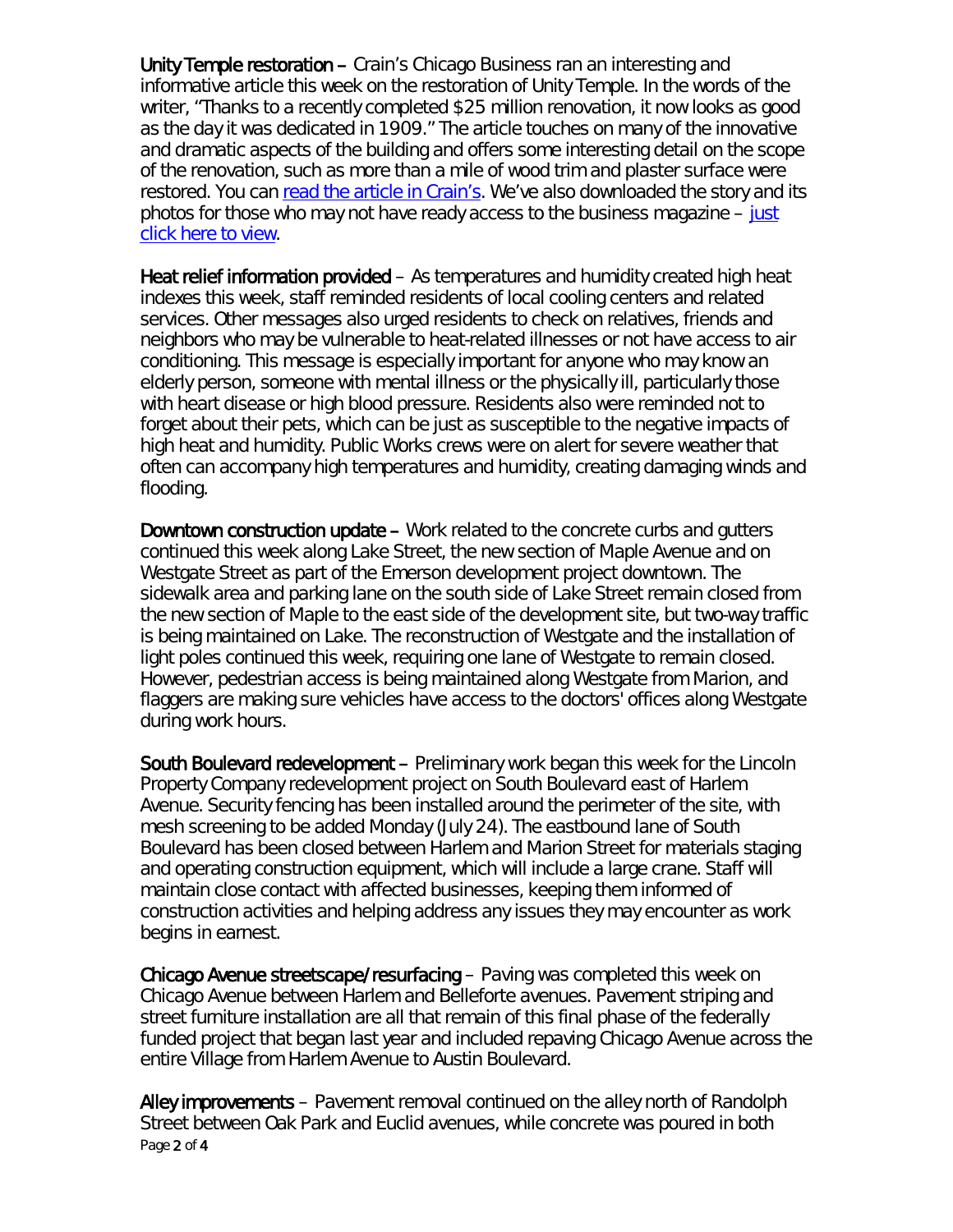east/west alleys north of Washington Boulevard between Pennsylvania Way and Chestnut Lane. Fifty eight residents whose properties are adjacent to the work have opted to have their private garage aprons replaced as their alleys are reconstructed, allowing them to take advance of the Village's contract unit price.

Lake Michigan pipeline project – Installation of the new main to carry Lake Michigan water to the Villages of Brookfield and North Riverside continued this week from Highland Avenue west toward Ridgeland Avenue. Work in this section should be done in time to allow street reconstruction near schools before the beginning of the academic year. Boring for the pipe casing under Ridgeland has been completed with installation of the water main to follow. Once the water main has been installed through Ridgeland, a new relief sewer will be installed from Ridgeland to East Avenue. Street reconstruction activities started this week between Maple and Oak Park avenues, beginning with replacing curbs, sidewalks, driveways and alley entrances. A project website managed by the engineering company provides the latest schedule information  $-$  [click here to view.](http://www.bnrwcproject.com/index.php?/categories/5-Oak-Park)

Street resurfacing – The final layer of asphalt was installed on streets being repaved in the north part of the Village, and the first layer of asphalt was installed on several blocks in the south part of Village. Depending on the weather, all roads should have the final layers of asphalt installed by end of next week. Pavement markings and landscaping will be the only remaining tasks.

Sidewalk repairs – Construction on sidewalks to address trip hazards and accessibility compliance issues will begin next week, after this week's weather delay. The program also invites residents to pay 50 percent of the costs if they would like to have adjacent segments replaced that do not meet Village replacement requirements. Work will be staged to occur on one side of the street at a time to ensure a safe pedestrian travel route on the block.

Miscellaneous construction projects – Repairs to broken crosswalk materials continued on Marion Street in the downtown business districts. Work is being staged to maintain traffic flow via one lane. Work this week was on the eastbound and southbound crosswalks at South Boulevard. Activity will move next week to the remaining crosswalks in need of repair north of the viaduct. Each section of crosswalks can take up to five days to repair, with the overall project expected to take three to four more weeks. Crews are replacing the deteriorating and damaged surface material with colored concrete. Engineering Division staff continues to coordinate communications with affected businesses. Pavement patching also continued this week on various streets throughout the Village.

Page 3 of 4 Public Works activities – In addition to helping with excavations for water and sewer repairs, Streets Division crews power washed blue stone in the Pleasant District and continued weed control, viaduct cleaning and litter pick up in all of the business districts. Water & Sewer Division crews completed a lateral sewer repair at 529 N. Oak Park Ave., changed all water meters at Oak Park and River Forest High School as part of the meter upgrade program and upgraded water services at 837 N. Taylor Ave. and 604 S. Oak Park Ave. as part of the lead abatement program. Forestry Division crews focused on regular ongoing tasks, including maintenance, inspections, trimming and watering, while private contractors removed trees and stumps throughout town. Street Lighting Division crews repaired cables that were hit twice by